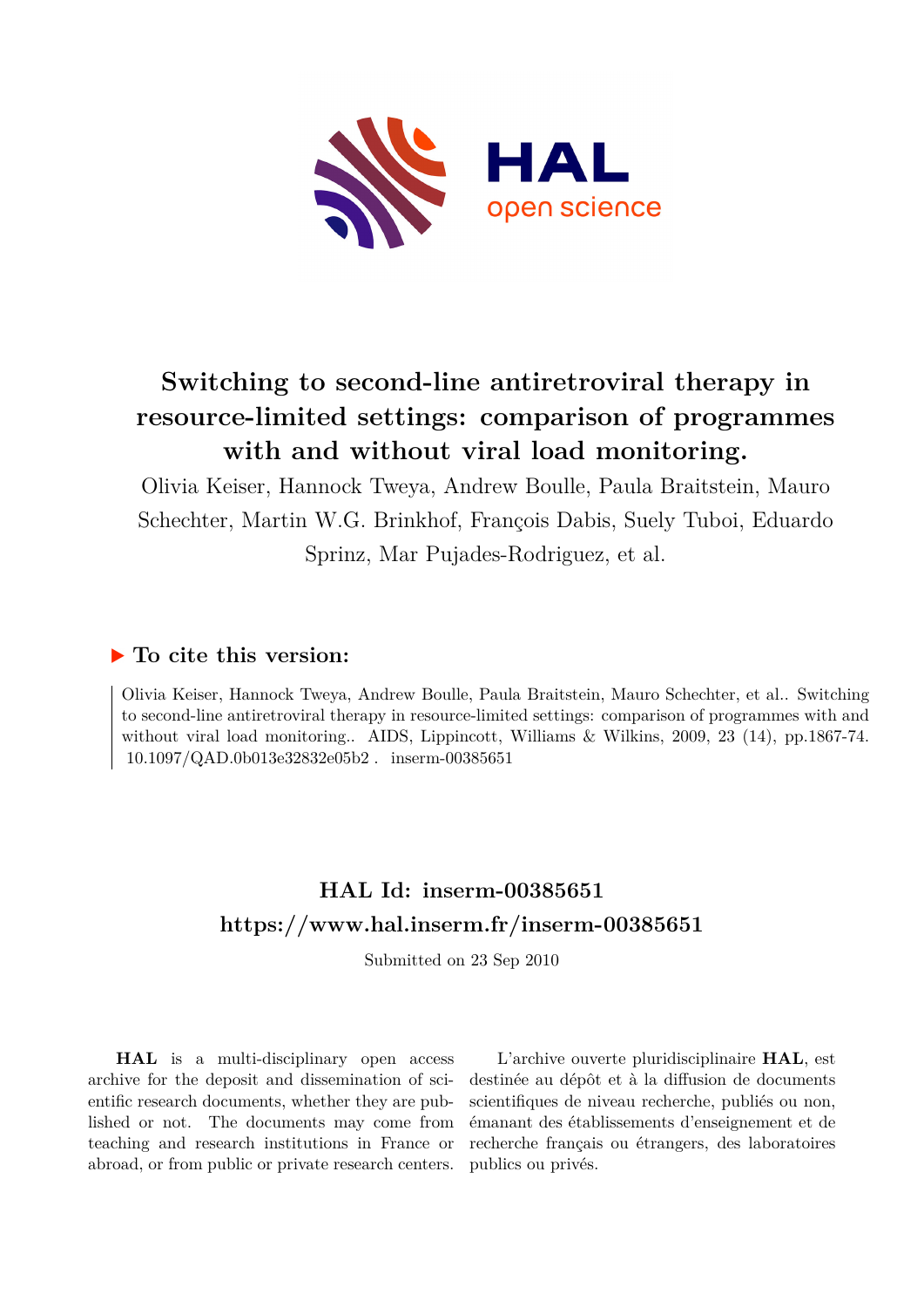# *Switching to second-line antiretroviral therapy in resource-limited settings: comparison of programmes with and without viral load monitoring*

**Olivia Keiser** \* **, Hannock Tweya , Andrew Boulle , Paula Braitstein , Mauro Schechter , Martin W. G. Brinkhof , Fran**ç**ois Dabis , Suely Tuboi , Eduardo Sprinz , Mar Pujades-Rodriguez , Alexandra Calmy , Nagalingeswaran Kumarasamy , Denis Nash , Andreas Jahn , Patrick Macphail , Ruedi L**ü**thy , Robin Wood , Matthias Egger**

*IEDEA, The ART-LINC Collaboration of the International Databases to Evaluate AIDS NIH , ANRS , FR* \* Correspondence should be adressed to: Olivia Keiser <okeiser@ispm.unibe.ch >

#### **Abstract Background**

**In high-income countries viral load (VL) is routinely measured to detect failure of antiretroviral therapy (ART) and guide switching to second-line ART. VL monitoring is not generally available in resource-limited settings. We examined switching from non-nucleoside reverse transcriptase inhibitor (NNRTI)-based first-line regimens to protease inhibitor (PI)-based regimens in Africa, South America and Asia.**

#### **Design and methods**

**Multi-cohort study of 17 ART programmes. All sites monitored CD4 counts and had access to second-line ART, 10 sites monitored VL. We compared times to switching, CD4 counts at switching and obtained adjusted hazard ratios for switching (aHR) with 95**% **confidence intervals (CIs) from random-effects Weibull models.**

#### **Results**

**A total of 20,113 patients, including 6,369 (31.7**%**) patients from 10 programmes with access to VL monitoring were analysed; 576 patients (2.9**%**) switched. Low CD4 counts at ART initiation were associated with switching in all programmes. Median time to switching was 16.3 months (interquartile range** [**IQR**] **10.1**–**26.6) in programmes with VL and 21.8 months (IQR 14.0**–**21.8) in programmes without VL monitoring (p<0.001). Median CD4 cell counts at switching were 161 cells/**μ**l (IQR 77**–**265) and 102 cells/**μ**l (44**–**181), respectively (p<0.001). Switching was more common in programmes with VL monitoring during months 7**–**18 after starting ART (aHR 1.38; 95**% **CI 0.97**–**1.98), similar during months 19**–**30 (aHR 0.97; 0.58**–**1.60) and less common during months 31**–**42 (aHR 0.29; 0.11**–**0.79).**

#### **Conclusions**

**In resource-limited settings switching to second-line regimens tends to occur earlier and at higher CD4 cell counts in ART programmes with VL monitoring compared to programmes without VL monitoring.**

**MESH Keywords** Adolescent ; Adult ; Anti-HIV Agents ; therapeutic use ; Antiretroviral Therapy, Highly Active ; adverse effects ; methods ; CD4 Lymphocyte Count ; Developing Countries ; Drug Monitoring ; methods ; Female ; HIV Infections ; drug therapy ; immunology ; virology ; HIV Protease Inhibitors ; therapeutic use ; HIV-1 ; isolation & purification ; Humans ; Male ; Medically Underserved Area ; Middle Aged ; Reverse Transcriptase Inhibitors ; therapeutic use ; Time Factors ; Treatment Failure ; Viral Load ; Young Adult

# **Introduction**

In industrialized countries the prognosis of HIV infection has improved considerably since highly active antiretroviral therapy (ART) was introduced from 1995 onwards [1, 2, 3]. In low-income countries with a high burden of HIV and AIDS, ART has become more widely available in recent years. The World Health Organisation (WHO) estimates that about 3 million people were receiving ART in lowand middle-income countries end of 2007, a 7.5-fold increase during the past four years [4 ]. With increasing exposure to ART, the risk of resistance and subsequent treatment failure has become more important, and switching of patients to alternative, second-line regimens is increasingly needed.

Whereas HIV-1 RNA concentration (viral load) is regularly assessed to diagnose treatment failure in high-income countries [5 ], viral load measurements are often not available, or only available at high cost, in resource-constrained settings. Costs of second-line drugs are also high [6 ]. The lack of viral load monitoring in resource-limited settings may lead to late switching of regimens, increase the risk of viral resistance and jeopardize long-term prognosis: second-line regimens are the last treatment option for many patients in these settings. Conversely, if treatment is switched unnecessarily, resources may be wasted and future treatment options reduced. Switching to second-line regimens is less common in lower-income settings compared to high-income countries [7 , 8 ] but direct comparisons of switching rates between treatment programmes with and without access to viral load monitoring in resource-limited settings are lacking at present.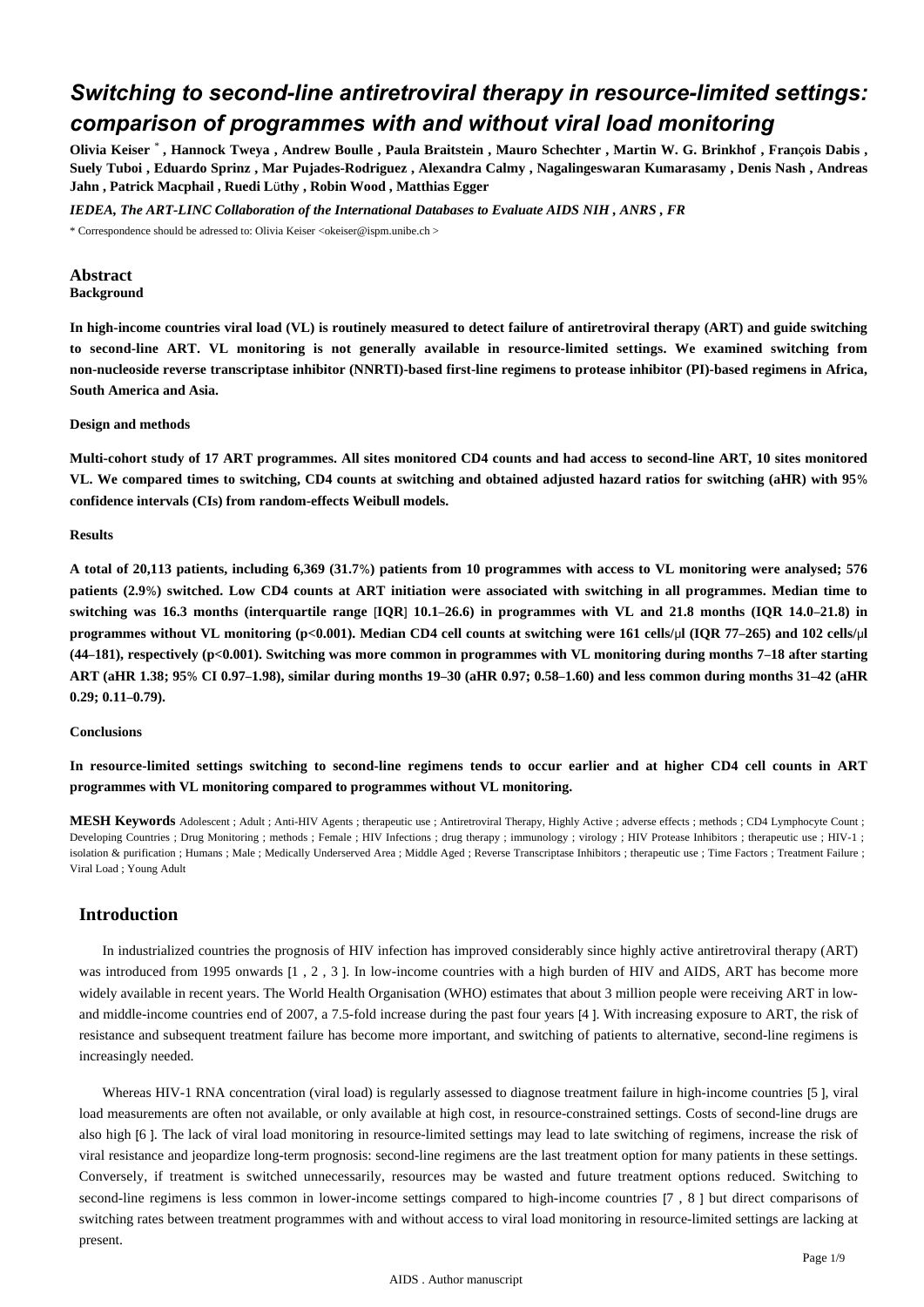We studied rates of switching to second-line regimens, time to switching and determinants of switching in a collaborative network of treatment programmes in Africa, Asia and Latin America that includes both programmes that routinely monitor viral load, and programmes without access to viral load monitoring.

#### **Methods**

#### **The ART-LINC collaboration**

The Antiretroviral Therapy in Lower Income Countries (ART-LINC) collaboration of the International epidemiological Databases to Evaluate Aids (IeDEA) is a collaborative network of ART programmes, which has been described in detail elsewhere [9 , 10 ]. Briefly, programmes from resource-constrained settings that collect data on patient characteristics and treatment outcomes were eligible for participation in ART-LINC. In all sites institutional review boards approved the participation in ART-LINC.

#### **Inclusion criteria and definitions**

We included all patients aged 16 years and older with known date of starting ART, who had not previously received ART, started ART with a non-nucleoside reverse transcriptase inhibitor (NNRTI)-based regimen and had at least 6 months of follow-up. A switch to a second-line regimen was defined as a change from the initial NNRTI-based regimen to a protease inhibitor (PI)-based regimen after at least six months of follow-up, since WHO recommends switching due to treatment failure not before completion of at least 6 months of therapy [11 ]. In addition at least one NRTI had to be changed. A patient was considered lost to follow up if the time between the last visit and the closing date of the cohort was longer than one year.

Stage of disease was defined as less advanced (CDC stage A/B or WHO stage I/II) or advanced (CDC stage C or WHO stage III/IV). Routine viral load monitoring was defined as at least one viral load measurement between 3 and 9 months after starting ART in at least 50 % of patients treated at that site. Measurements of CD4 and RNA values closest to the starting date of ART (within 6 months before up to one week after the date of starting ART) were taken as the baseline levels. For CD4 counts below 25 cells/μl and HIV viral loads above 100,000 copies/ml the time window was extended to one year before starting therapy. At switching the time window was 3 months before up to 2 weeks after switching.

In patients who switched to a second-line regimen we determined whether immunological or virological failure had occurred during the 3 months before switching and examined the reasons for switching recorded in the database. Following WHO criteria [11 ] we defined immunological failure as a decline in the CD4 cell count to the baseline value or below, a decline of at least 50% from the highest count on treatment or a persistent CD4 cell count below 100 cells/μl after six months of antiretroviral therapy. Virological failure was defined as a plasma HIV viral load value above 10,000 copies/ml [11 ].

#### **Statistical analysis**

Patient characteristics at start of first and second-line ART was compared between sites with and without viral load monitoring using chi-squared tests and Wilcoxon ranksum tests. We calculated times to switching and rates of switching per 100 person-years, and fitted random-effects Weibull models, comparing sites with and without routine viral load monitoring. We plotted Kaplan-Meier curves of the probability of switching to second-line ART therapy and obtained p values from log rank tests comparing programmes with and without virological monitoring. We measured time from 6 months after start of ART (baseline) to the time of switching, the time of the last follow-up visit, or three years after baseline, whichever came first. Hazards were not proportional over time (p=0.0012 from test of proportional hazards [12 ] and follow-up was therefore split into periods 7–18, 19–30 and 31–42 months after starting ART. Analyses were adjusted for sex, age, calendar year, CD4 cell count, clinical stage (advanced or less advanced) at baseline and the number of available antiretroviral drugs in the clinic (tertiles;  $\leq 10$ , 11–13,  $\geq 14$  drugs). We examined predictors of switching separately for programmes with and without access to viral load monitoring and used tests of interaction to determine whether programmes differed.

We compared CD4 cell counts at the time of switching in sites with and without routine viral load monitoring and used linear regression analysis to examine whether differences persisted when adjusting for age, sex, clinical stage and CD4 cell count at baseline. The square-root of CD4 cell counts was used in these analyses. In sensitivity analyses we restricted data to sites from sub-Saharan Africa. All analyses were performed using Stata version 10 (Stata Corporation, College Station, Texas, USA). Results are presented as hazard ratios (HRs) with 95% confidence intervals (CIs) or medians with interquartile range (IQR).

### **Results**

#### **Sites and study populations**

Seventeen treatment programmes from 14 countries were included (Table 1 ). All sites carried out routine CD4 monitoring and had access to second-line therapy, 10 sites routinely monitored viral load. The database included 34,715 adult patients of whom 14,602 patients (42.1%) were excluded for the following reasons: 1,403 (4.0%) died before 6 months, 11,250 (32.4%) had less than 6 months of follow-up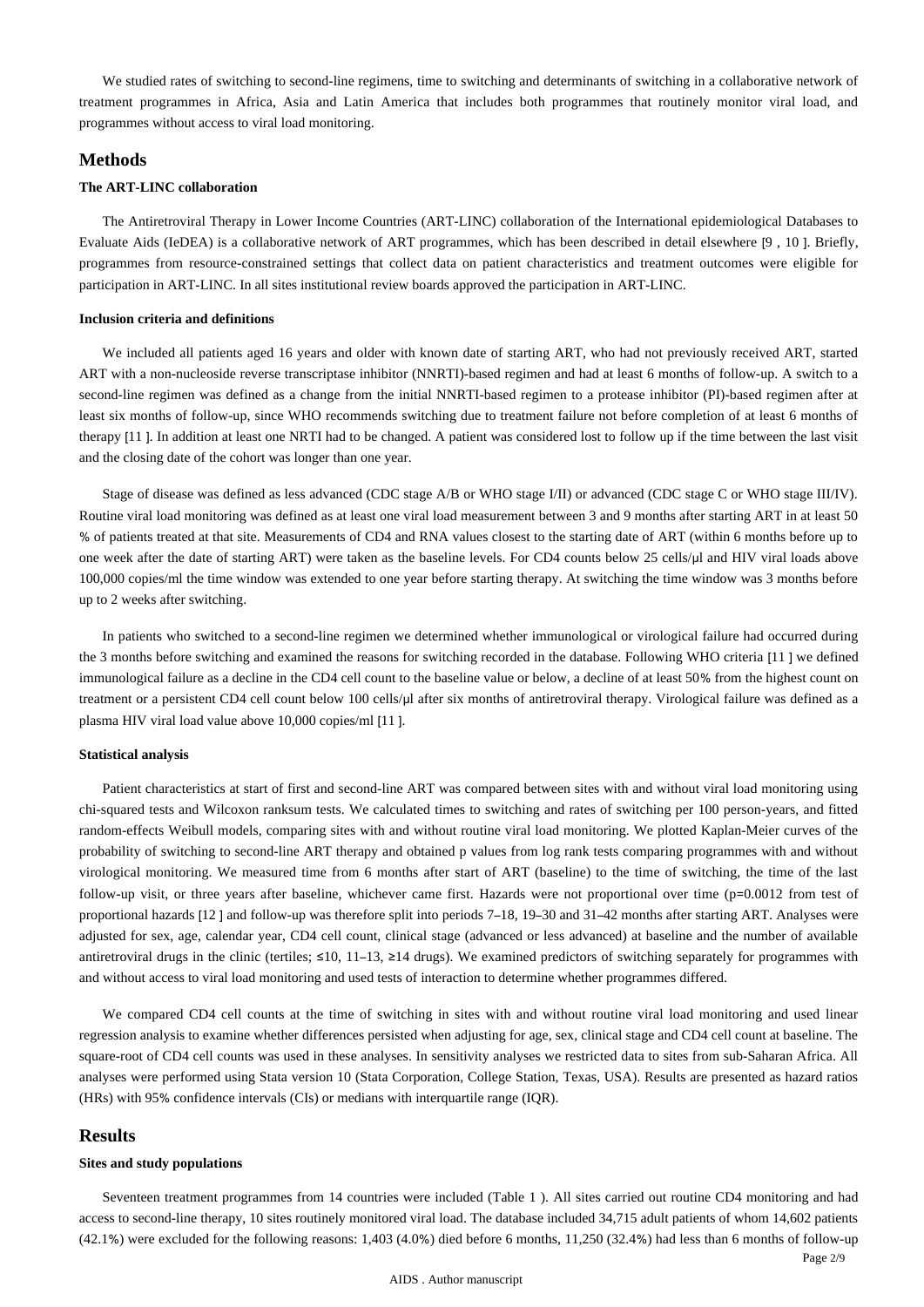and 1,949 (5.6%) started with a non-NNRTI-based ART. A total of 20,113 patients, including 6,369 patients (31.7%) from programmes with routine viral load monitoring, and 16,591 (82.5%) patients from sub-Saharan Africa, were analysed. A viral load value at 6 months after ART initiation was available in 58% to 99% of patients at sites with routine viral load testing, and 0% to 7% at the other sites (Table 1 ).

Table 2 shows patient characteristics separately for programmes with and without viral load monitoring. The characteristics of patients at start of ART were similar with respect to age, and sex, but median CD4 cell counts at the start of ART were lower in programmes with viral load monitoring compared to programmes without viral load monitoring (97 cells cells/μl versus 129 cells/μl, p<0.001). Both in sites with and without viral load monitoring the four most common initial regimens were lamivudine (3TC) with stavudine (d4T) or zidovudine (ZDV), combined with efavirenz (EFV) or nevirapine (NVP) (Table 2 ).

#### **Rates and time to switching**

A total of 576 patients (2.9%) switched to a second-line regimen. The rate of switching overall was 2.4 per 100 person-years (95% CI 2.2–2.6). It was higher in programmes with than in programs without access to viral load monitoring: 3.2 (95% CI 2.8–3.6) compared to 2.0 (95% CI 1.8–2.3) per 100 person-years (p<0.001). Figure 1 shows the Kaplan-Meier curves of the probability of switching to a second-line regimen separately for programmes with and without viral load monitoring. Switching occurred earlier in programmes with access to viral load monitoring. Median time to switching was 16.3 months (IQR 10.1–26.6 months) in 236 patients from programmes with and 21.8 months (IQR 14.0–21.8 months) in 340 patients from programmes without viral load monitoring (p<0.001). The rate of switching tended to be higher in sites with virologic monitoring during months 7–18 after starting ART, similar during months 19–30 and lower than in programmes without viral load monitoring during months 31–42. The adjusted HRs for the three periods were 1.38 (0.97–1.98, p=0.07),  $0.97 (0.58-1.60, p=0.90)$  and  $0.29 (0.11-0.79, p=0.02)$ , respectively. The results were similar when in addition adjusting for the first line regimen (3TC d4T NVP, 3TC d4T EFV, 3TC ZDV EFV, 3TC ZDV NVP, other).

A majority of patients who switched (316 patients; 54.9%) changed both nucleoside reverse transcriptase inhibitors (NRTIs). The NRTI component of the new regimen consisted of zidovudine/didanosine (190 patients; 33.0%), abacavir/didanosine (65; 11.3%), other drugs combined with didanosine (102; 17.7%), other drugs combined with abacavir (12; 2.1%), combinations with tenofovir (65; 11.3%) or other combinations (142; 24.7%). Common PIs in the second-line regimen were lopinavir boosted with ritonavir (340 patients; 59.0%), indinavir boosted with ritonavir (140; 24.3%) and nelfinavir (57; 9.9%).

#### **CD4 cell count at the time of switching**

The median CD4 cell count at the time of switching was 102 cells/μl (IQR 44–181 cells/μl) in 261 patients from sites without viral load monitoring compared to 161 cells/μl (77–265 cells/μl) in 141 patients from sites with routine viral load monitoring (p<0.001). The remaining patients did not have a CD4 count at the time of switching. Differences persisted in the multivariable regression analyses (p= 0.001).

#### **Predictors and reasons of switching**

The baseline CD4 cell count, but not clinical stage, was associated with switching both in sites with and without viral load monitoring: the lower the CD4 cell count, the higher the probability of switching to a second-line regimen (Table 3 ). Switching was more frequent in earlier calendar periods.

Reasons for switching were available for 241 (42%) of the 576 patients who switched. Reasons were treatment failure (179 patients; 74%), toxicity (25; 10%) and other reasons (37; 15%). At the time of switching 399 (69.3%) of 576 patients had a CD4 count, 153 (26.6%) had a viral load measurement and 118 (20.5%) patients had both. Of 399 patients with available measurements, 263 patients (66%) had immunological failure, virological failure or both.

Results were similar when restricting analyses to sites from sub-Saharan Africa. For example, the median time to switching was 15.2 months (IQR 9.8–24.9 months) in 170 patients from programmes with viral load monitoring and 18.0 months (IQR 12.3–24.2 months) in 212 patients from programmes without viral load monitoring (p=0.04). The median CD4 cell count at the time of switching was 113 cells/μ l (IQR 44–186 cells/μl) in 149 patients from sites without viral load monitoring compared to 168 cells/μl (85–236 cells/μl) in 97 patients from sites with routine viral load monitoring (p=0.007). Again, this difference persisted in multivariable regression (p=0.003).

### **Discussion**

Many ART programmes in resource-limited settings do not have access to viral load testing to monitor treatment response, identify treatment failure and inform decisions on when to switch to a second-line regimen, but rely on clinical examinations and, where available, on CD4 cell counts. In this study of ART programmes from sub-Saharan Africa, Asia and Latin America all sites had access to CD4 cell counts and some had access to viral load monitoring. We could thus study patterns of switching to second-line regimens in sites with and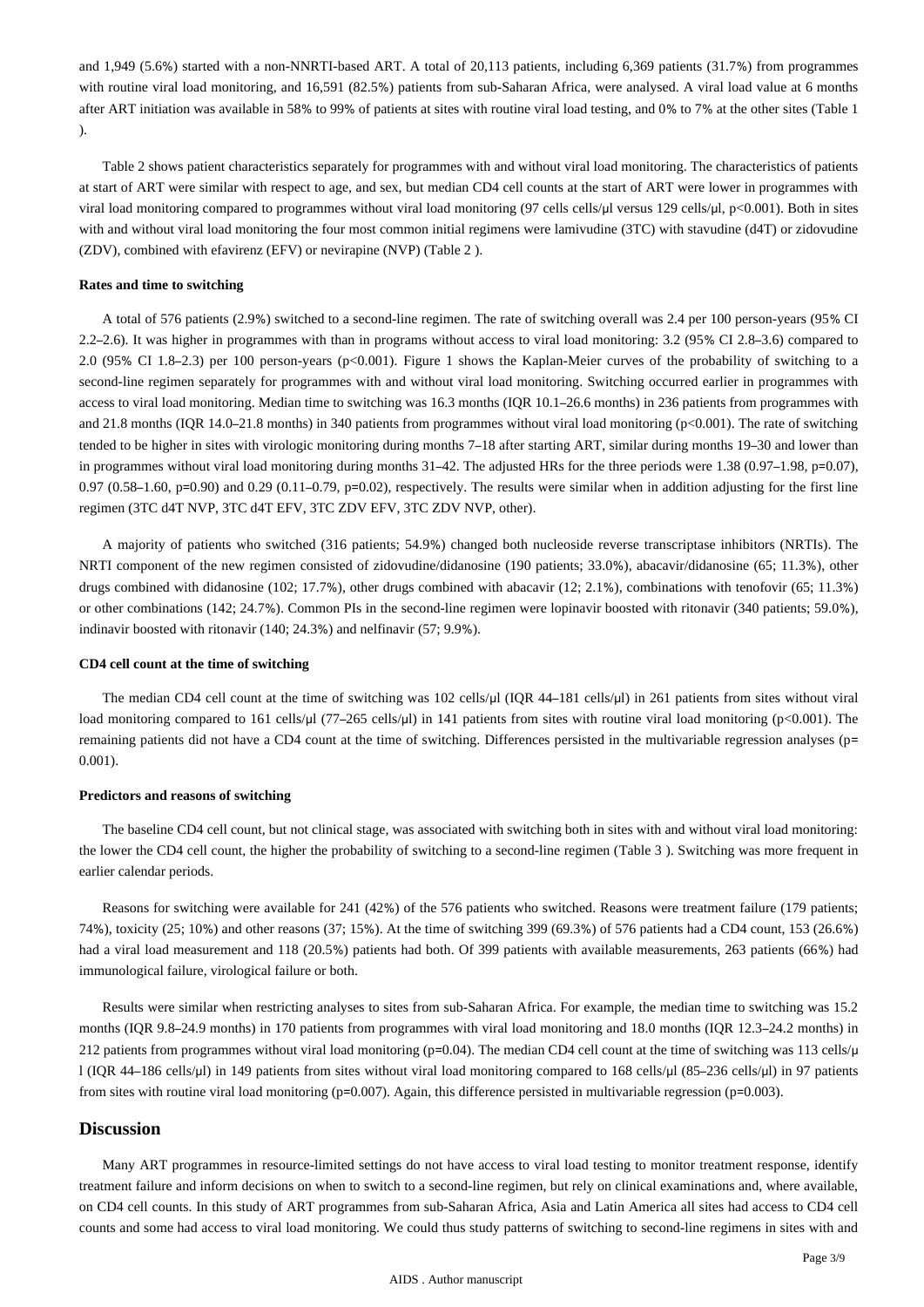without viral load monitoring. We found that patients tended to switch earlier and at higher CD4 cell counts in programmes with, compared to programmes without, access to viral load monitoring. Low CD4 cell counts at the start of ART predicted switching both in programmes with and without viral load monitoring, and fewer patients switched in more recent calendar periods.

Our study included over 20,000 patients who started ART and almost 600 patients who switched to second-line ART. The decision to measure, or not to measure, viral load in an individual patient will often be related to prognosis and the probability of switching to a second line regimen. By comparing sites with and without a policy of monitoring viral load, rather than comparing patients with and without available viral load measurements, such confounding by the indication to test was avoided. The definition we used for second-line ART is in accordance with WHO recommendations [11 ] and was used in a previous analysis of the Médecins Sans Frontières (MSF) programmes in Africa, Asia, Latin America and Eastern Europe [8 ]. Our study includes patients who were treated in 17 programmes from 14 countries, and results should therefore be applicable to many other patients on ART in resource-limited countries. Of note, results were robust when restricting analyses to programmes from sub-Saharan Africa. However, we stress that the sites participating in the ART-LINC collaboration are not necessarily representative of all sites providing ART in these countries: they represent a sample of programmes with electronic medical record systems [13 ] and access to CD4 counts and second-line regimens.

A substantial number of patients did not have a CD4 cell count recorded at the time of switching, and this could have introduced bias in the comparison of CD4 cell counts at switching in sites with and without viral load monitoring. This is unlikely, however: the baseline CD4 counts were similar in patients with missing counts in sites with and without viral load monitoring (data not shown). We did not examine clinical failure: not all sites systematically collect data on opportunistic infections and diagnostic capabilities and criteria vary between sites. Also, we had no information on adherence or drug-resistance, and data about reasons for switching were only available for some patients. In a programme of a faith-based organization in three countries in sub-Saharan Africa, immunological failure was the most common reason for switching, followed by virological failure. Clinical failures were rare [14 ].

We only considered switching of regimens, as recommended by WHO in case of treatment failure, and not substitutions of single drugs or other changes. A recent study comparing Switzerland with the Khayelitsha and Gugulethu township programmes in South Africa showed that changes to first-line regimens of any type occurred twice as often in Switzerland than in South Africa [7 ]. The difference was, however, explained by a higher rate of changes due to toxicity or patient wishes in Switzerland, while changes due to treatment failure were infrequent in both settings [7 ]. In the present study, most of the patients with information on the reason for switching changed regimens because of treatment failure, and results were similar when analyses were adjusted for differences in the first line regimens used in programmes with and without viral load monitoring.

Both in programmes with and without access to viral load monitoring the rates of switching were substantially higher than in the MSF programmes [8 ]: the MSF programmes do not have access to viral load monitoring and the rate was 0.5 per 100 person-years. Rates were, however, lower than in the programme in three African countries, which includes routine viral load monitoring in all sites: the rate of switching was 4.9 per 100 person-years [14 ]. A multi-country survey by WHO found highly variable rates of switching to second-line regimens [15 ]. It seems unlikely that this variability is explained by differences in primary resistance to NRTIs or NNRTIs. At present viral resistance is rare in most resource-limited settings, although important levels of resistance have been reported from Nigeria and North India [16 ]. The availability of viral load monitoring and generally differences in clinical practice are more likely explanations: practice varies across sites participating in the collaboration, even within the same country. For example, in township programmes in Cape Town, therapy is switched after two consecutive viral loads above 5,000 copies/ml in Khayelitsha whereas in Gugulethu the threshold is 1,000 copies/ml.

A low CD4 cell count when starting ART was the most important predictor of switching to a second-line regimen, in line with a previous study [14 ]. Starting ART earlier might thus not only reduce the high mortality during the initial months of ART [7 , 10 , 17 ] but also help preserve first-line regimens. The rate of switching was lower in more recent calendar years compared to the early years of the ART scale-up, again confirming previous findings [14 ]. Of note, this was not explained by the increase in CD4 counts at the start of ART, which was observed in more recent years [10 ]: the effect was evident in analyses adjusted for baseline CD4 count, and might reflect a change in practice associated with the substantial increase in patients starting ART since the early 2000s.

There is debate on the feasibility and cost-effectiveness of viral load monitoring in the context of scaling up of ART in resource-limited settings [18 , 19 , 20 , 20 –22 ]. WHO stipulates that viral load monitoring is desirable, but not essential, for a public health approach to ART [23 ]. According to a recent modelling study, routine viral load monitoring has only limited benefit on survival and cost-effectiveness is poor [20 ]. An analysis of mortality in the first year after starting ART showed similar survival in sites with and without viral load monitoring [17 ], and preliminary results of a randomized trial led to similar conclusions [24 ]. The results from empirical research are reassuring for sites without access to routine viral load monitoring but they are based on short-term follow-up and the effect of viral load monitoring on long-term outcomes is unclear at present. The higher CD4 cell counts at the time of switching in sites with, compared to sites without access to viral load monitoring indicate that treatment failure is detected earlier in programmes using viral load monitoring, and this might translate into better clinical outcomes in the long-term.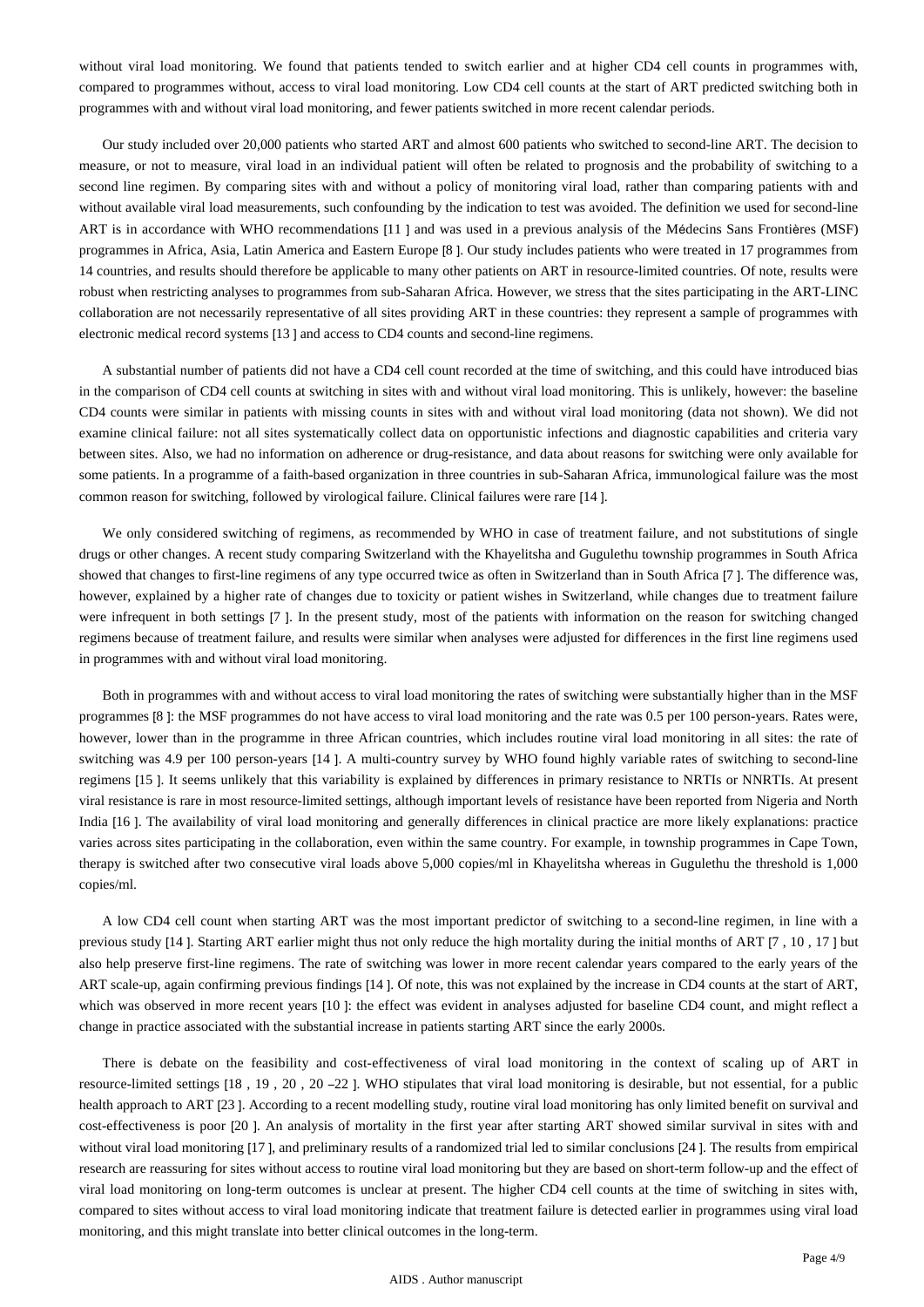In conclusion, we found that in programmes with access to viral load monitoring patients tended to switch earlier and at higher CD4 cell counts than in sites without viral load monitoring. Future studies should examine what the consequences of earlier or later switching are for clinical outcomes. For example, the effect of switching based on virological failure in patients monitored virologically with switching based on immunological and clinical criteria could be compared in a randomised trial. Alternatively, this comparison could be mimicked in longitudinal, observational studies using causal modelling [25 , 26 ]. Finally, further research is required to determine the optimal frequency of determining CD4 cell counts and of measuring viral load to maximize cost-effectiveness and optimize patient outcomes in different settings in lower income countries.

#### **Ackowledgements:**

The ART-LINC collaboration of the International epidemiological Databases to Evaluate AIDS (IeDEA) is funded by the US National Institutes of Health (Office of AIDS Research and National Institute of Allergy and Infectious Diseases) and the French Agence Nationale de Recherches sur le Sida et les hépatites virales (ANRS). We are grateful to Mina Hosseinipour for helpful comments on a previous draft of this paper.

#### **Footnotes:**

**Contributors** O Keiser and M Egger conceived and coordinated the analyses and wrote the first draft of the paper; all authors contributed to the final text. O Keiser did the statistical analyses. All investigators assisted in implementation, fieldwork, or data collection at study sites. F Dabis, M Egger, and M Schechter conceived the ART-LINC Collaboration.

**Writing committee** Olivia Keiser, Hannock Tweya, Andrew Boulle, Paula Braitstein, Mauro Schechter, Martin W.G. Brinkhof, François Dabis, Suely Tuboi, Eduardo Sprinz, Mar Pujades-Rodriguez, Alexandra Calmy, Nagalingeswaran Kumarasamy, Denis Nash, Andreas Jahn, Patrick MacPhail, Ruedi Lüthy, Robin Wood, Matthias Egger

**Conflict of interest statement** The authors declare that they have no conflict of interest.

**The ART-LINC of IeDEA Central Coordinating Team** Eric Balestre, Martin Brinkhof, François Dabis (principal investigator), Matthias Egger (principal investigator), Claire Graber, Beatrice Fatzer, Olivia Keiser, Charlotte Lewden, Mar Pujades, Mauro Schechter (principal investigator).

**Collaborating centres** Centre de Prise en Charge de Recherches et de Formation (CEPREF); ANRS 1290 (Dakar, Senegal); Academic Model for the Prevention and Treatment of HIV/AIDS (AMPATH), Moi University College of Health Sciences/University of Indiana (Eldoret, Kenya); Adherence Monitoring Uganda (AMU) cohort; Kamuzu Central Hospital/Lighthouse Trust (Lilongwe, Malawi); Connaught Clinic (Harare, Zimbabwe); Gugulethu ART Programme, (Cape Town, South Africa); Khayelitsha ART Programme, (Cape Town, South Africa); Themba Lethu/WITS (Johannesburg, South Africa);; Perinatal HIV Research Unit (Soweto, South Africa); Morocco Antiretroviral Treatment Cohort, Centre Hospitalier Universitaire (Casablanca, Morocco); MTCT-Plus Initiative, International Center for AIDS Care and Treatment Programs, Mailman School of Public Health, Columbia University, New York, USA; Prospective Evaluation in the Use and Monitoring of Antiretrovirals in Argentina (PUMA), Buenos Aires, Argentina; South Brazil HIV Cohort (SOBRHIV), Hospital de Clinicas (Porto Alegre, Brazil); Rio de Janeiro HIV Cohort, Hospital Universitario Clementino Fraga Filho (Rio de Janeiro, Brazil); Y R Gaitonde Centre for AIDS Research and Education (YRG) Care Cohort (Chennai, India); HIV-NAT, Thai Red Cross AIDS Research Centre (Bangkok, Thailand).

#### **References:**

Reference List

- 1 . Egger M , Hirschel B , Francioli P , Sudre P , Wirz M , Flepp M . Impact of new antiretroviral combination therapies in HIV infected patients in Switzerland: prospective multicentre study . BMJ . 1997 ; 315 : 1194 - 1199
- 2 . Palella FJ , Delaney KM , Moorman AC , Loveless MO , Fuhrer J , Satten GA . Declining morbidity and mortality among patients with advanced human immunodeficiency virus infection . N Engl J Med . 1998 ; 338 : 853 - 860
- 3 . Mocroft A , Vella S , Benfield TL , Chiesi A , Miller VT , Gargalianos P . Changing patterns of mortality across Europe in patients infected with HIV-1 . Lancet . 1998 ; 352 : 1725 - 1730
- 4 . World Health Organization. World Health Organization . Towards universal access. Scaling up priority HIV/AIDS interventions in the health sector . Progress report 2008 . Geneva WHO ; 2008 ; Available at http://www.who.int/hiv/mediacenter/universal\_access\_progres\_report\_en.pdf (accessed February 2009)
- 5 . Hammer SM , Eron JJ Jr , Reiss P , Schooley RT , Thompson MA , Walmsley S . Antiretroviral treatment of adult HIV infection: 2008 recommendations of the International AIDS Society-USA panel . JAMA . 2008 ; 300 : (5 ) 555 - 570
- 6 . Report on WHO/UNAIDS Meeting on Forecasting ARV needs up to 2010 7–8 November 2005, Geneva . Geneva WHO ; 2006 ; 1 35
- 7 . Keiser O , Orrell C , Egger M , Wood R , Brinkhof MW , Furrer H . Public-health and individual approaches to antiretroviral therapy: township South Africa and Switzerland compared . PLoS Med . 2008 ; 5 : (7 ) e148 -
- 8 . Pujades-Rodriguez M , O'Brien D , Humblet P , Calmy A . Second-line antiretroviral therapy in resource-limited settings: the experience of Medecins Sans Frontieres . AIDS . 2008 ; 22 : (11 ) 1305 - 1312
- 9 . Dabis F , Balestre E , Braitstein P , Miotti P , Brinkhof WGM , Schneider M . Antiretroviral Therapy in Lower Income Countries (ART-LINC): International collaboration of treatment cohorts . Int J Epidemiol . 2005 ; 34 : 979 - 986
- 10 . Keiser O , Anastos K , Schechter M , Balestre E , Myer L , Boulle A . Antiretroviral therapy in resource-limited settings 1996 to 2006: patient characteristics, treatment regimens and monitoring in sub-Saharan Africa, Asia and Latin America . Trop Med Int Health . 2008 ; 13 : (7 ) 870 - 879
- 11 . World Health Organization . Antiretroviral therapy for HIV Infection in adults and adolescents in resource-limited settings: towards universal access . Recommendations for a public health approach . Geneva WHO ; 2006 ; Available at http://www.who.int/hiv/mediacenter/universal\_access\_progres\_report\_en.pdf (accessed Feb 2009)
- 12 . Grambsch PM , Therneau TM . Proportional hazards tests and diagnostics based on weight residuals . Biometrika . 1994 ; 81 : 515 526
- 13 . Forster M , Bailey C , Brinkhof MW , Graber C , Boulle A , Spohr M . Electronic medical record systems, data quality and loss to follow-up: survey of antiretroviral therapy programmes in resource-limited settings . Bull World Health Organ . 2008 ; 86 : (12 ) 939 - 947
- 14 . Palombi L , Marazzi MC , Guidotti G , Germano P , Buonomo E , Scarcella P . Incidence and Predictors of Death, Retention, and Switch to Second-Line Regimens in Antiretroviral-Treated Patients in Sub-Saharan African Sites with Comprehensive Monitoring Availability . Clin Infect Dis . 2008 ;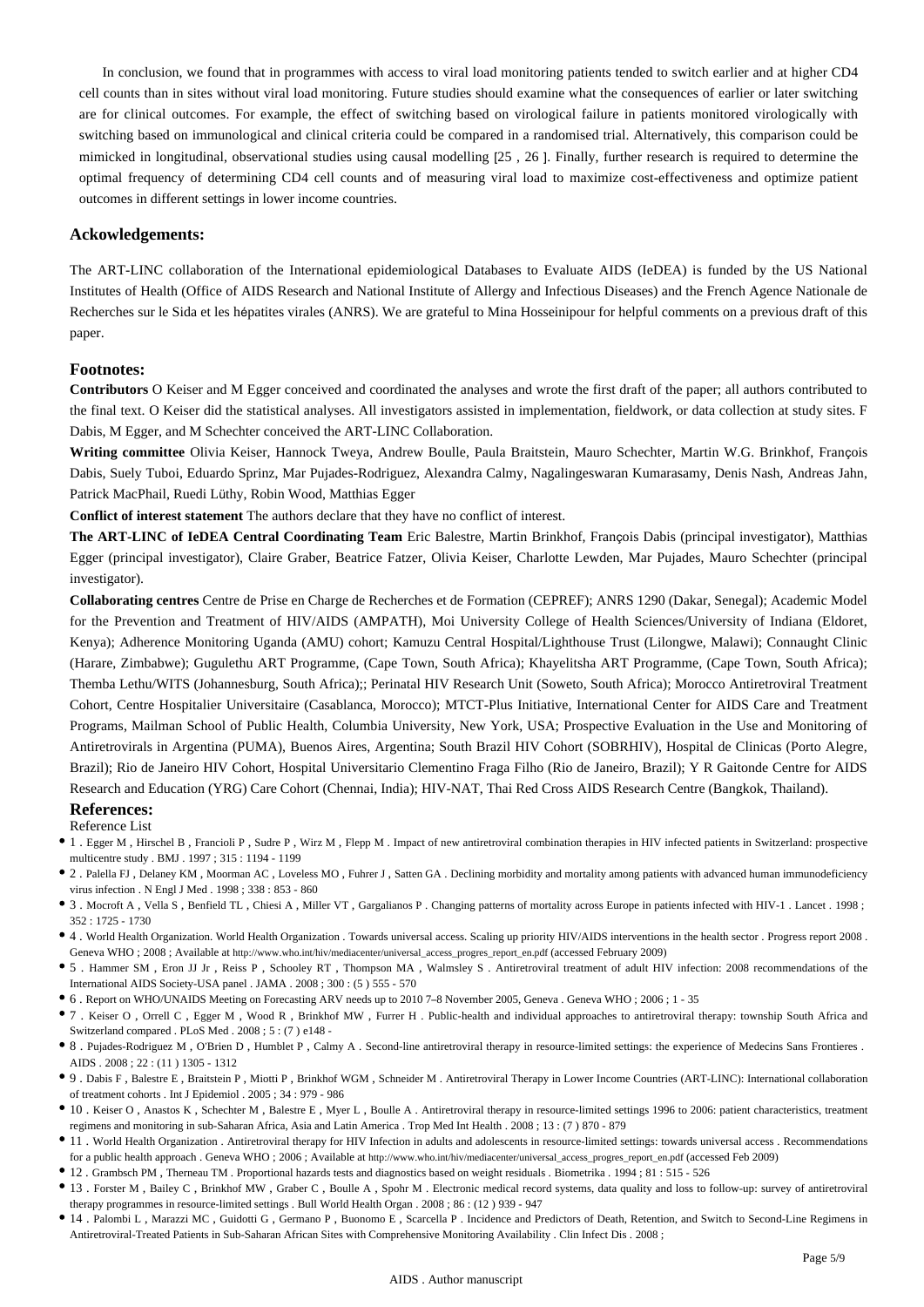- 15 . Renaud-Thery F , Nguimfack BD , Vitoria M , Lee E , Graaff P , Samb B . Use of antiretroviral therapy in resource-limited countries in 2006: distribution and uptake of first- and second-line regimens . AIDS . 2007 ; 21 : (Suppl 4 ) S89 - S95
- 16 . Gupta RK , Pillay D . HIV resistance and the developing world . Int J Antimicrob Agents . 2007 ; 29 : (5 ) 510 517
- 17 . Braitstein P , Brinkhof MW , Dabis F , Schechter M , Boulle A , Miotti P . Mortality of HIV-1-infected patients in the first year of antiretroviral therapy: comparison between low-income and high-income countries . Lancet . 2006 ; 367 : (9513 ) 817 - 824
- 18 . Bagchi S , Kempf MC , Westfall AO , Maherya A , Willig J , Saag MS . Can routine clinical markers be used longitudinally to monitor antiretroviral therapy success in resource-limited settings? . Clin Infect Dis . 2007 ; 44 : (1 ) 135 - 138
- 19 . Calmy A , Ford N , Hirschel B , Reynolds SJ , Lynen L , Goemaere E . HIV viral load monitoring in resource-limited regions: optional or necessary? . Clin Infect Dis . 2007 ; 44 : (1 ) 128 - 134
- 20 . Phillips AN , Pillay D , Miners AH , Bennett DE , Gilks CF , Lundgren JD . Outcomes from monitoring of patients on antiretroviral therapy in resource-limited settings with viral load, CD4 cell count, or clinical observation alone: a computer simulation model . Lancet . 2008 ; 371 : (9622 ) 1443 - 1451
- 21 . Schooley RT . Viral load testing in resource-limited settings . Clin Infect Dis . 2007 ; 44 : (1 ) 139 140
- 22 . Walensky RP , Freedberg KA , Weinstein MC . Monitoring of antiretroviral therapy in low-resource settings . Lancet . 2008 ; 372 : (9635 ) 288 -
- <sup>•</sup> 23 . Gilks CF, Crowley S, Ekpini R, Gove S, Perriens J, Souteyrand Y. The WHO public-health approach to antiretroviral treatment against HIV in resource-limited settings . Lancet . 2006 ; 368 : (9534 ) 505 - 510
- 24 . Couthino R , Mermin J , Ekwaru J , Were W , Bunnell R , Kaharuza F . Utility of Routine Viral Load, CD4 Cell Count, and Clinical Monitoring among HIV-infected Adults in Uganda: A Randomized Trial [Abstract] . 15th Conference on Retroviruses and Opportunistic Infections Boston February 3–6 2008 2008 ; Abstract 125
- 25 . Hernan MA , McAdams M , McGrath N , Lanoy E , Costagliola D . Observation plans in longitudinal studies with time-varying treatments . Stat Methods Med Res . 2009 ; 18 : (1 ) 27 - 52
- 26 . Hernan MA , Alonso A , Logan R , Grodstein F , Michels KB , Willett WC . Observational studies analyzed like randomized experiments: an application to postmenopausal hormone therapy and coronary heart disease . Epidemiology . 2008 ; 19 : (6 ) 766 - 779

#### **Figure 1**

Kaplan-Meier curves of the probability of switching to second-line antiretroviral regimens in 10 treatment programmes with and 7 programmes without virological monitoring.

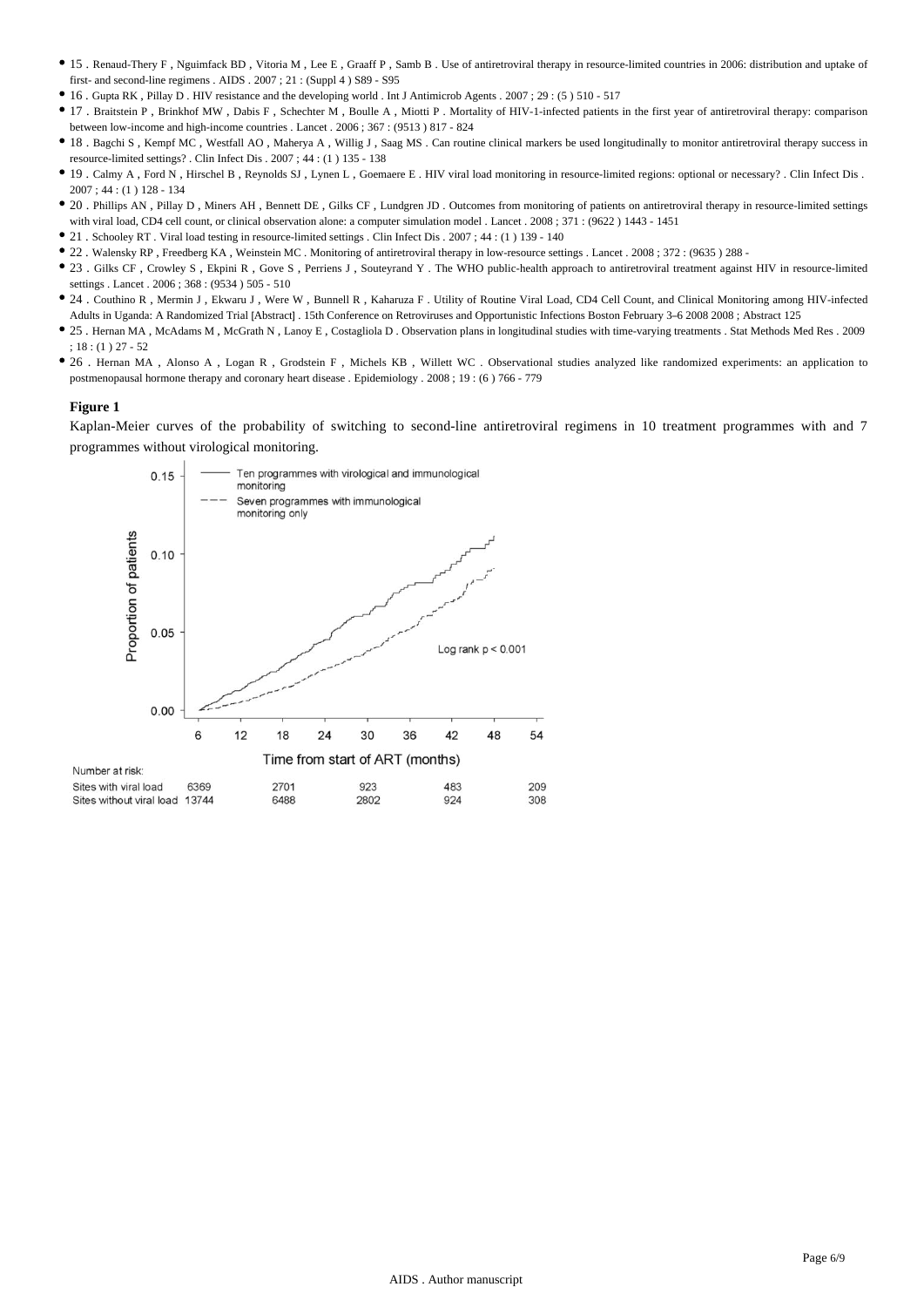# **Table 1**

Characteristics of antiretroviral treatment programmes included in analyses

|                  |                                 | <b>Start of</b> | No. of patients (No. | Rate of switching per 100 person-years (95% | <b>Routine HIV-1 viral load</b> | No. of patients with viral load ( |  |
|------------------|---------------------------------|-----------------|----------------------|---------------------------------------------|---------------------------------|-----------------------------------|--|
| <b>Site</b>      | Site (Country)                  | programme       | switching)           | $\mathbf{C}\mathbf{D}$                      | testing                         | %                                 |  |
| <b>CEPREF</b>    | Abidjan (Côte d'Ivoire)         | 1999            | 1,941(46)            | $1.6(1.2-2.2)$                              | N <sub>o</sub>                  | 139 (7%)                          |  |
| 1290 ANRS        | Dakar (Senegal)                 | 1998            | 194(0)               | $0(0-3.7)$                                  | Yes                             | 153 (79%)                         |  |
| <b>AMPATH</b>    | Eldoret (Kenya)                 | 2002            | 3,229(106)           | $5.0(4.1-6.0)$                              | N <sub>o</sub>                  | $\overline{0}$                    |  |
| AMU              | Kampala (Uganda)                | 2002            | 84(3)                | $2.7(0.9-8.2)$                              | Yes                             | 83 (99%)                          |  |
| Lighthouse       | Lilongwe (Malawi)               | 2000            | 4,082(9)             | $0.2(0.1-0.3)$                              | N <sub>o</sub>                  | $\boldsymbol{0}$                  |  |
| Connaught        | Harare (Zimbabwe)               | 2002            | 707(31)              | $3.5(2.5-5.0)$                              | N <sub>o</sub>                  | $\overline{0}$                    |  |
| Gugulethu        | Cape Town (South Africa)        | 2002            | 1,243(23)            | $1.8(1.2-2.6)$                              | Yes                             | 1106 (89%)                        |  |
| Khayelitsha      | Cape Town, (South Africa)       | 2001            | 1,527(45)            | $2.4(1.8-3.2)$                              | Yes                             | 1444 (95%)                        |  |
| Themba<br>Lethu  | Johannesburg, (South<br>Africa) | 1999            | 1,874(97)            | $6.5(5.3-7.9)$                              | Yes                             | 1127 (60%)                        |  |
| PHRU             | Soweto (South Africa)           | 2004            | 439(2)               | $0.8(0.2-3.3)$                              | Yes                             | 387 (88%)                         |  |
| Morocco          | Casablanca (Morocco)            | 1999            | 231(8)               | $2.5(1.3-5.0)$                              | Yes                             | 136 (59%)                         |  |
| <b>MTCT-Plus</b> | Several $\&$                    | 2003            | 1,455 (22)           | $1.7(1.1-2.5)$                              | N <sub>0</sub>                  | $\theta$                          |  |
| <b>PUMA</b>      | Buenos Aires (Argentina)        | 2003            | 136(6)               | $5.2(2.3-11.5)$                             | Yes                             | 102 (75%)                         |  |
| <b>SOBRHIV</b>   | Porto Alegre (Brazil)           | 1996            | 349(7)               | $0.8(0.4-1.7)$                              | Yes                             | 289 (83%)                         |  |
| <b>RIOHIV</b>    | Rio de Janeiro (Brazil)         | 1996            | 292(45)              | $5.7(4.3-7.6)$                              | Yes                             | 183 (63%)                         |  |
| <b>YRG Care</b>  | Chennai (India)                 | 1996            | 2,114(122)           | $3.2(2.7-3.8)$                              | N <sub>o</sub>                  | 154 (7%)                          |  |
| <b>HIV-NAT</b>   | Bangkok (Thailand)              | 2003            | 216(4)               | $1.0(0.4-2.6)$                              | N <sub>0</sub>                  | $\mathbf{0}$                      |  |
| Total            |                                 |                 | 20,113 (576)         | $2.4(2.2-2.6)$                              | 10/17                           | 5303 (26%)                        |  |

See appendix for further details on participating sites

**&** Network including sites in South Africa, Zambia, Kenya, Rwanda, Uganda, Ivory Coast, Thailand

\* Routine viral load monitoring was defined as at least one measurement between 3 and 9 months after starting ART, in at least 50% of patients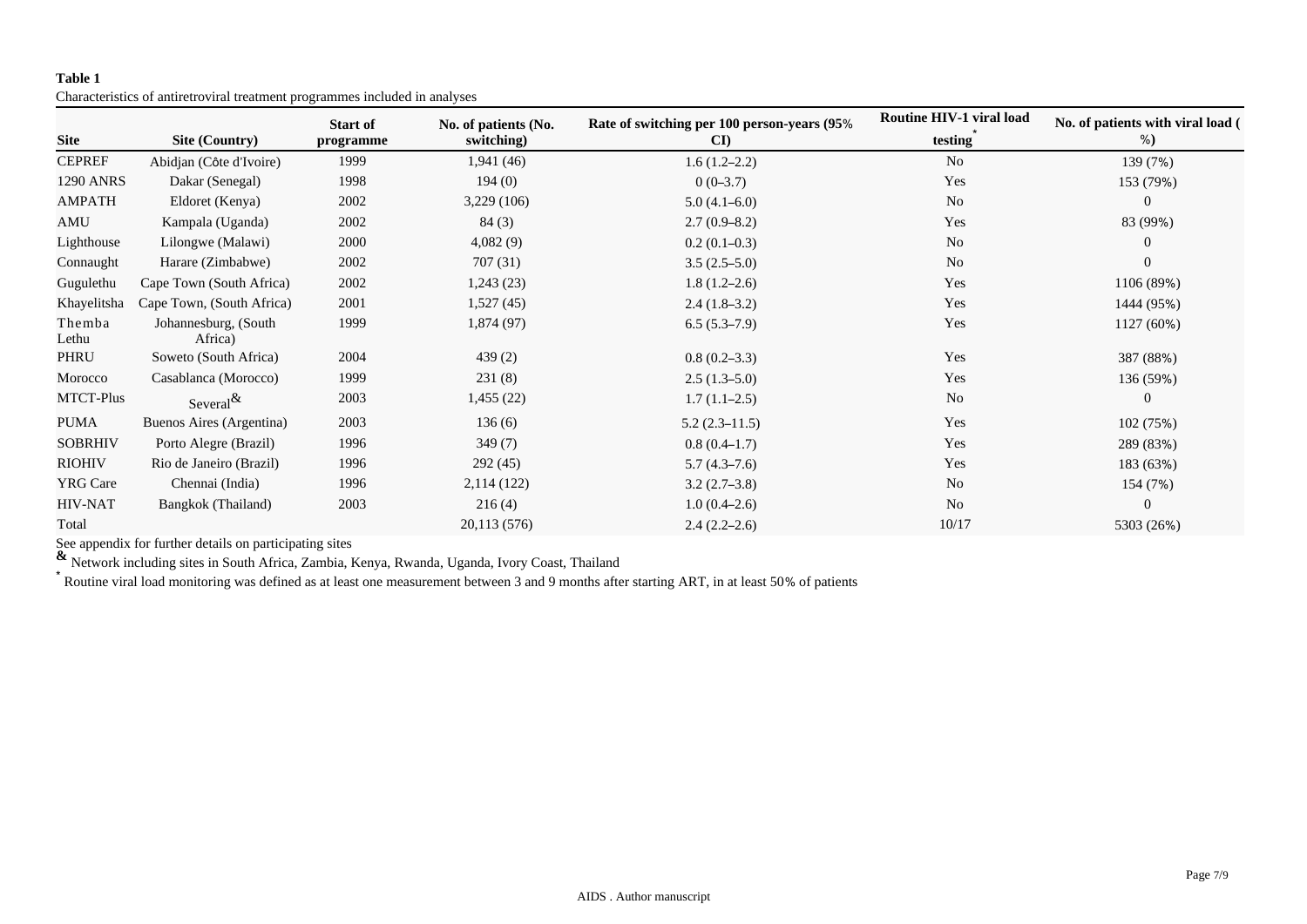### **Table 2**

Patients characteristics at baseline and at switching to second-line antiretroviral regimen

|                                 |                                             | At baseline                                     | At start of second-line regimen |                                           |                                              |                       |
|---------------------------------|---------------------------------------------|-------------------------------------------------|---------------------------------|-------------------------------------------|----------------------------------------------|-----------------------|
| <b>Variable</b>                 | Routine viral load monitoring (n=<br>6,369) | No routine viral load monitoring (n=<br>13,744) | P<br>value                      | Routine viral load monitoring (n=<br>236) | No routine viral load monitoring (n=<br>340) | $\mathbf{P}$<br>value |
| Women (%)                       | 4,101 (64.4)                                | 8,350 (60.8)                                    | < 0.001                         | 145(61.4)                                 | 181 (53.2)                                   | 0.05                  |
| Median age [IQR] (years)        | 34 [30-41]                                  | 35 [30-41]                                      | < 0.001                         | 35 [31-41]                                | 38 [33-44]                                   | < 0.001               |
| Clinical stage (%)              |                                             |                                                 | < 0.001                         |                                           |                                              |                       |
| Stage available                 | 5,831 (91.6)                                | 11,588 (84.3)                                   |                                 | $\boldsymbol{0}$                          | $\boldsymbol{0}$                             |                       |
| Less advanced                   | 2,591 (44.4)                                | 3,343 (28.9)                                    |                                 |                                           |                                              |                       |
| Advanced                        | 3,240 (55.6)                                | 8,245 (71.2)                                    |                                 |                                           |                                              |                       |
| CD4 cell count (cells/µl)       |                                             |                                                 | < 0.001                         |                                           |                                              |                       |
| CD4 count available             | 5,462 (85.8)                                | 10,315(75.1)                                    |                                 | 141(59.7)                                 | 261 (76.8)                                   |                       |
| Median [IQR]                    | 97 [42-163]                                 | 129 [60-195]                                    |                                 | 161 [77-265]                              | 102 [44-181]                                 |                       |
| HIV-1 viral load (copies/ml)    |                                             |                                                 |                                 |                                           |                                              |                       |
| Viral load available (%)        | 3,750 (58.9)                                | 271(2.0)                                        |                                 | 143(60.6)                                 | 14(4.1)                                      |                       |
| $< 10,000$ (%)                  | 511(13.6)                                   |                                                 |                                 | 71 (49.6%)                                |                                              |                       |
| $10,000 - 100,000$ (%)          | 1,455(38.8)                                 |                                                 |                                 | 36 (25.2%)                                |                                              |                       |
| $>100,000$ (%)                  | 1,784(47.6)                                 |                                                 |                                 | $36(25.2\%)$                              |                                              |                       |
| Median log viral load [         | $5.0 [4.4 - 5.4]$                           |                                                 |                                 | $4.0$ [3.4-5.0]                           |                                              |                       |
| IQR]<br>First-line regimens (%) |                                             |                                                 | < 0.001                         |                                           |                                              |                       |
| 3TC d4T EFV                     | 3,495 (54.9)                                | 9,717 (70.7)                                    |                                 |                                           |                                              |                       |
| <b>3TC ZDV EFV</b>              | 1,193(18.7)                                 | 1,757(12.8)                                     |                                 |                                           |                                              |                       |
| 3TC d4T NVP                     | 1,050(16.5)                                 | 1,254(9.1)                                      |                                 |                                           |                                              |                       |
| 3TC ZDV NVP                     | 358(5.6)                                    | 955(7.0)                                        |                                 |                                           |                                              |                       |
| Other                           | 273(4.3)                                    | 61(0.4)                                         |                                 |                                           |                                              |                       |
| Second-line regimens (%)        |                                             |                                                 |                                 |                                           |                                              | < 0.001               |
| ZDV ddI LPV                     |                                             |                                                 |                                 | 114(48.3)                                 | 58(17.1)                                     |                       |
| 3TC ddI IDV RTV                 |                                             |                                                 |                                 | 0(0)                                      | 60(17.7)                                     |                       |
| ABC ddI LPV                     |                                             |                                                 |                                 | 3(1.3)                                    | 43(12.7)                                     |                       |
|                                 |                                             |                                                 |                                 | 19(8.1)                                   | 1(0.3)                                       |                       |
| d4T ddI LPV                     |                                             |                                                 |                                 | 18(7.6)                                   |                                              |                       |
| 3TC ZDV LPV                     |                                             |                                                 |                                 |                                           | 18(5.3)                                      |                       |
| 3TC ZDV IDV RTV                 |                                             |                                                 |                                 | 6(2.5)                                    | 28(8.2)                                      |                       |
| Other                           |                                             |                                                 |                                 | 76 (32.2)                                 | 132 (38.8)                                   |                       |

IQR are shown in square brackets and percentages in brackets. ABC, abacavir; ddI, didanosine; EFV, efavirenz; d4T, stavudine; IQR, interquartile range; LPV, lopinavir; NVP, nevirapine; RTV: boost of ritonavir; 3TC, lamivudine; ZDV, zidovudine.

\* US Centers for Disease Control and Prevention (CDC) stage C, or World Health Organization (WHO) stages III or IV.